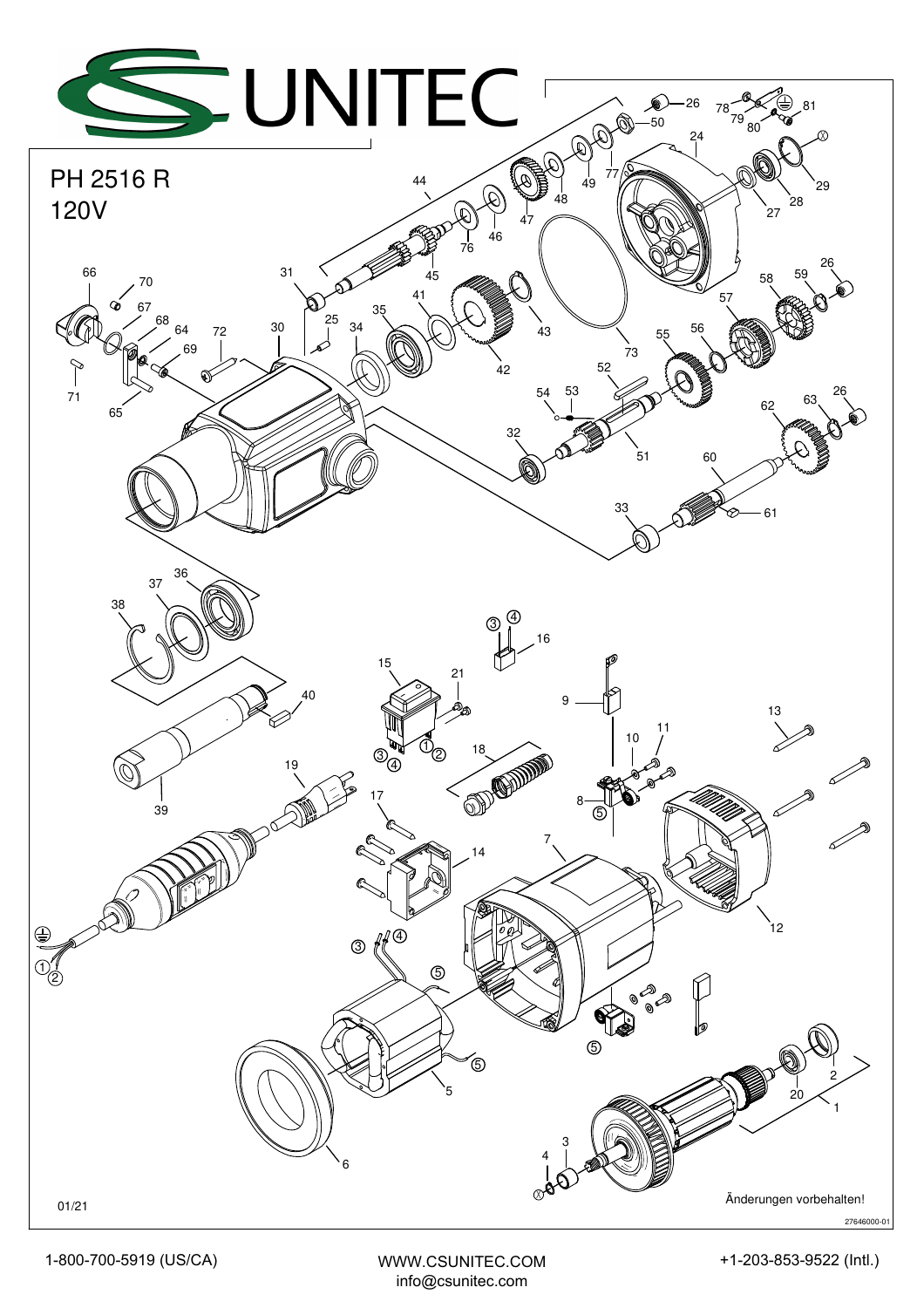| <b>Position</b> | <b>Description</b>                                     | Item No. | Qty.           |
|-----------------|--------------------------------------------------------|----------|----------------|
| 1               | Rotor, compl. 110V                                     | 77641100 | 1              |
| $\overline{2}$  | Bearing cap                                            | 83000031 | 1              |
| 3               | Sealing bush 12x15x12,5                                | 80420160 | 1              |
| 4               | Retaining ring 12x1                                    | 80201321 | $\overline{1}$ |
| 5               | Stator, compl. 110V                                    | 77641150 | 1              |
| 6               | Air guiding ring                                       | 73511141 | 1              |
| $\overline{7}$  | Motor housing                                          | 73511200 | $\overline{1}$ |
| $\overline{8}$  | Brush holder, compl.                                   | 80201199 | $\overline{2}$ |
| $\overline{9}$  | Carbon brush 6,3x16x20                                 | 80700040 | $\overline{2}$ |
| 10              | Spring washer 4                                        | 80201385 | $\overline{4}$ |
| 11              | Screw M4x12                                            | 80201180 | $\overline{4}$ |
| 12              | Cap                                                    | 80900082 | $\overline{1}$ |
| 13              | Screw 4,8x45                                           | 80201267 | 4              |
| 14              | Switch box                                             | 73511630 | $\overline{1}$ |
| 15              | Switch                                                 | 80600119 | $\overline{1}$ |
| 16              | Capacitor                                              | 80500010 | 1              |
| 17              | <b>Screw 5,5x38</b>                                    | 80201292 | $\overline{4}$ |
| 18              | Cable gland M20x1,5<br>Connecting cable PRCD, 3x12AWG, | 80600179 | 1              |
| 19              | n am                                                   | 77643262 | 1              |
| 20              | Grooved ball bearing 6000 2Z                           | 80410021 | 1              |
| 21              | Screw M3,5x5                                           | 80201217 | $\overline{2}$ |
| 24              | End shield of gearing                                  | 77646610 | $\overline{1}$ |
| $\overline{25}$ | Grooved pin 5x16                                       | 80200580 | $\overline{1}$ |
| $\overline{26}$ | Needle sleeve HK0810                                   | 80420110 | 3              |
| 27              | Shaft seal 15x21x3                                     | 83000179 | 1              |
| 28              | Grooved ball bearing 6201 LUZ                          | 80410101 | 1              |
| 29              | Retaining ring 32x1,2                                  | 80201351 | 1              |
| 30              | Gearbox housing                                        | 7752M400 | 1              |
| 31              | Needle sleeve HK1010                                   | 80420115 | 1              |
| 32              | Grooved ball bearing 6000                              | 80410020 | $\overline{1}$ |
| 33              | Needle bearing RNA 4900                                | 80420001 | 1              |
| 34              | Shaft seal 30x42x7                                     | 83000071 | $\mathbf{1}$   |
| 35              | Grooved ball bearing 6005 2RS                          | 80410061 | $\mathbf{1}$   |
| 36              | Grooved ball bearing 6006 2RS                          | 80410071 | 1              |
| 37              | <b>Disc</b>                                            | 71540426 | 1              |
| 38              | Retaining ring 55x2                                    | 80201338 | 1              |
| 39              | Work spindle                                           | 7752G420 | 1              |
| 40              | Parallel key 6x6x20                                    | 80200606 | 1              |
| 41              | Shim ring 25x35x0,1                                    | 80200512 | 1              |
| 42              | Spindle wheel                                          | 71531430 | 1              |
| 43              | Retaining ring 24x1,2                                  | 80201326 | 1              |
| 44              | Clutch compl.                                          | 77644493 | 1              |
| 45              | Intermediate shaft 1                                   | 71531490 | $\overline{1}$ |
| 46              | Brass Washer 28,5x14,2x1                               | 85000082 | 1              |
| 47              | Clutch wheel                                           | 77644560 | 1              |
| 48              | Bronze disc 25x12,1x1                                  | 85000083 | 1              |

**PH 2516 R - 120 V**